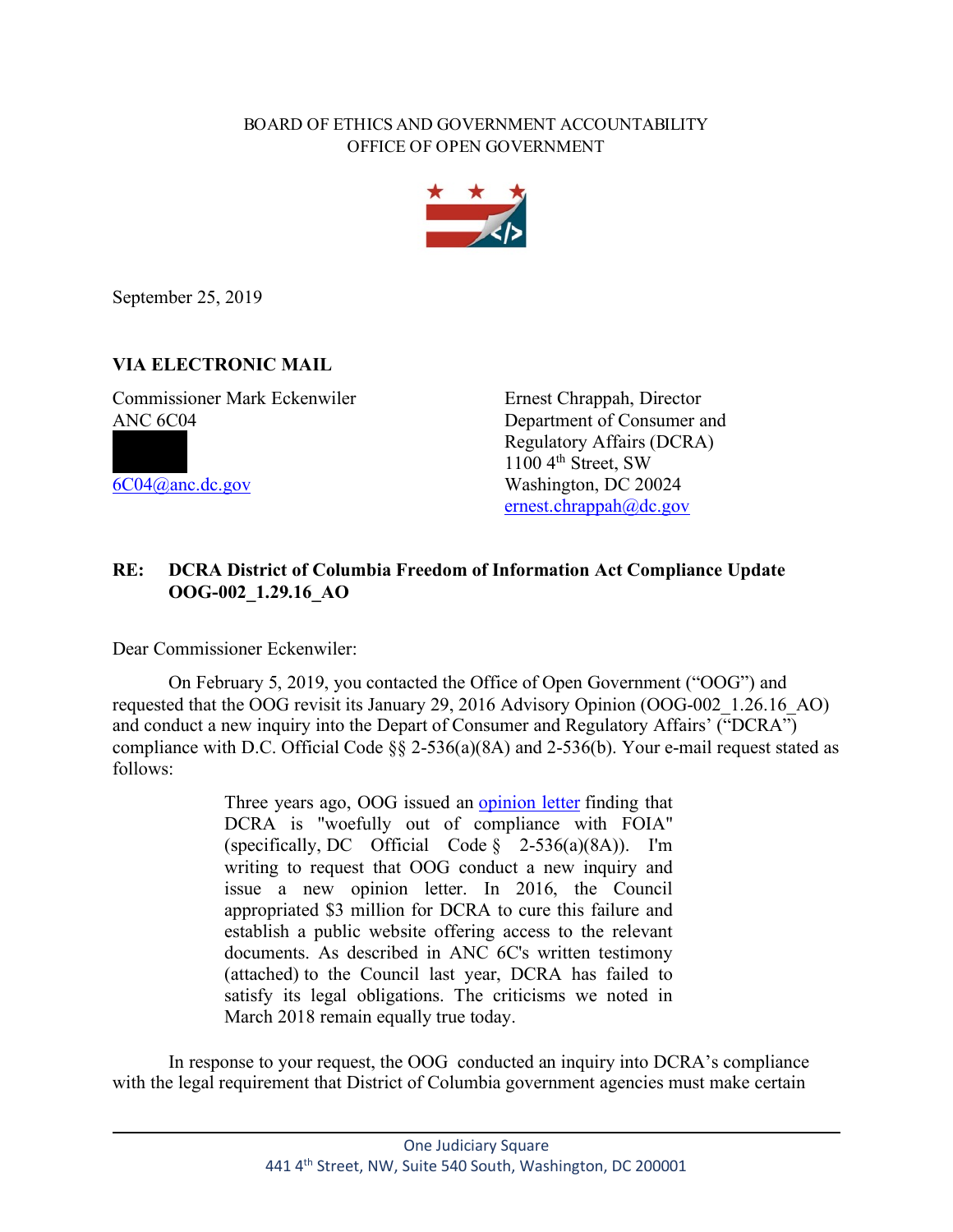information available on the Internet. This opinion letter serves as an update to OOG-002 1.26.16 AO, and that non-binding Advisory Opinion is incorporated into this opinion letter by reference.

The OOG concluded its inquiry on July 11, 2019, and the results of the OOG's inquiry are as follows. The OOG's review of DCRA's website revealed that that it is not in full compliance with the mandatory disclosure provisions of D.C. FOIA, as alleged. As a result, the Director of Open Government met with the DCRA Director and his staff to discuss the status of its provision of documents on the Internet. When questioned about its current compliance with the mandatory disclosure provisions of D.C. FOIA, DCRA stated that it is committed to having all required documents publicly available online. The agency also stated that it has made considerable progress in making its building permits and permit files, including plans, available on the Internet. DCRA shared that it has made approximately 62,158 permit applications, permits, and plans available via its e-Records application at https://records.dcra.dc.gov/e-records. DCRA summarized the process as follows:

> Approved plans submitted through ProjectDox are available on e-Records the first business day following approval … plans submitted in person are scanned within 24 hours and are publicly available within 48 hours. Older plans not in e-Records are now being scanned as part of the daily workflow.

DCRA also received approval for \$848,000 in FY20 for document digitization. With respect to the assertion that DCRA received \$3,000,000 in 2016 "to cure this failure and establish a public website offering access to the relevant documents," the agency denied that it received funds for that purpose. The "FY16 Operating Budget" and "FY2016 Capital Improvement Projects" links below provide detail of the funds DCRA received and the purpose of those funds. DCRA revealed that there was a \$2,000,000 approved for FY20 for an information technology systems modernization project in the approved FY16 capital Improvement Projects. According to DCRA, it was later reduced to \$1,800,000 in the FY20 approved budget. Please see the project description of this capital project referred to in the last page of the document in the "FY16 Capital Improvement Projects" link below. It is not a capital project for the document digitalization effort that is the subject of this inquiry.

FY2016 Operating Budget

https://cfo.dc.gov/sites/default/files/dc/sites/ocfo/publication/attachments/cr\_dcra\_chapter \_2016j.pdf

FY2016 Capital Improvement Projects

https://cfo.dc.gov/sites/default/files/dc/sites/ocfo/publication/attachments/cr\_dcra\_capital \_2016j.pdf